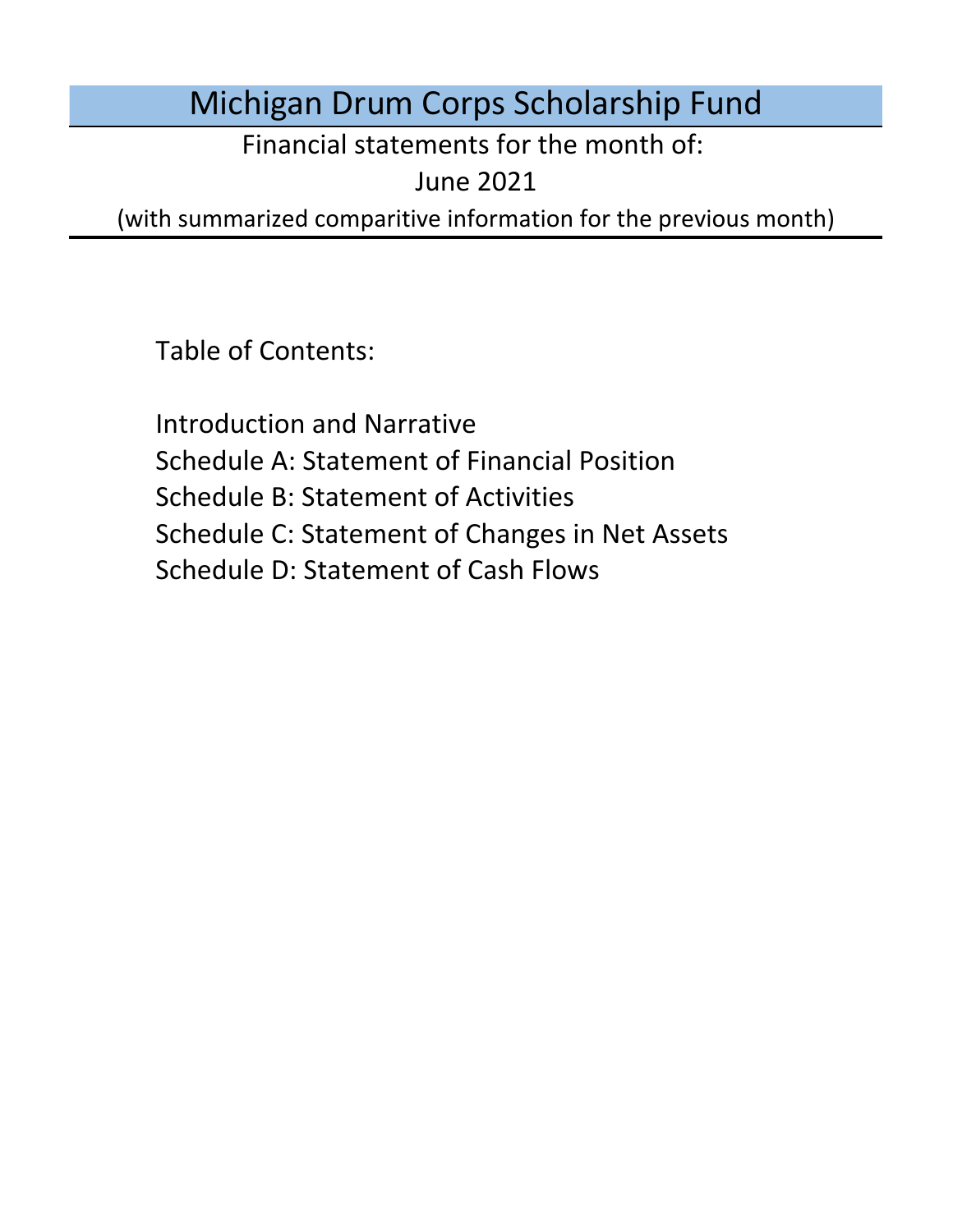### Introduction Introduction Introduction

Introduction<br>June continued last month's encouraging trend in vaccinations against the COVID-19 virus. To date, 47.9% of the Introduction<br>June continued last month's encouraging trend in vaccinations against the COVID-19 virus. To date, 47.9% of the<br>United States population has been fully vaccinated and the FDA has approved Pfizer's vaccine for 12 to 15 years of age. A total of twenty-seven events (including finals week) have been scheduled for the 2021 season, including nearby events in Indiana, Wisconsin, Ohio, Illinois, and Iowa. Drum Corps International is also continuing its theater broadcast on July 15° but in lieu of the season opener from previous years they will be airing mials<br>performances from the Blue Devils, Santa Clara Vanguard, Bluecoats, Carolina Crown, and the Cavaliers. Effective Light moning and honger has successed as a processed on the two states on the state of the state of the state o performances from the Blue Devils, Santa Clara Vanguard, Bluecoats, Carolina Crown, and the Cavaliers. Effective Jun<br>1<sup>st</sup>, Michigan no longer has outdoor capacity limits, indoor venues are limited to 50% capacity, and soc performances from the bide bevils, santa clara valiguard, bidecoats, carolina crown, and the cavaliers. Effective function of the cavaliers of the cavaliers of the cavaliers of the cavaliers of the cavaliers of the cavalie assignments, statistics, and a webinar series for members. Based on the quality and scale of the quality and scale of the  $\alpha$ has been fully vaccinated and the FDA has approved Pfizer's vaccine for use in children from<br>thaliana, Wisconsin, Ohio, Illinois, and lowa. Drum Corps International is also continuing its<br>15<sup>th</sup> but in lieu of the season o right trend in vaccinations against the COVID-19 virus. To date, 47.9% of the using thy yecome events (including finals week) have been scheduled for the sin bildren fro<br>ty-seven events (including finals week) have been sc theater broadcast on July 15<sup>th</sup> but in lieu of the season opener from previous years they will be airing finals on September 28th Windows Capacity 28th Winternational Committee to bow capacity, and social gatherings through the cancellated by women On July 1st all statewide COVID restrictions will be lifted  $202$  season. Virtual events with  $\frac{1}{2}$  and state wide completentially will be integrated. the member on DCI's into build update the board of the board opened to book the board opened scholarship and the 2021 season to the 2021 season to the 2021 season to the 2021 season to the 2021 season to the 2021 season to are regarded by vender on . provided. With the angle that batabor depenty initial provided to minical to boys depenty, and bodies gettions, are regarded by venue, on sury  $\pm$  an state which corrid restrictions will be integr. world compared compared corps corps and eight operations in the cancelled the minicial corps capacity, and books pathermic and the cancelled the venue. On July 1st all statements COVID restrictions will be lifted. are regulated by venue. On July 1<sup>st</sup> all statewide COVID restrictions will be lifted.

are regulated by venue. On July 1<sup>st</sup> all statewide COVID restrictions will be lifted.<br>Work continues on the Jason Fritz Memorial Scholarship that will be disbursed through the Michigan Drum Corps creation of an endowment for perpetual scholarships). To date, \$588.70 has been raised for the endowment witl<br>PayPal disbursement scheduled for July. PayPal disbursement scheduled for July.<br>The first declared its declared for the fund under its declared fiscal year. Cash for the fund under its declare Scholarship Fund. The fund plans to use the existing scholarship and will be displained alreagn the Michigan Drum Corps<br>family. The fund plans to manage fundraising efforts, disbursements, and investment management decisio family. The fund plans to manage fundraising efforts, disbursements, and investment management decisions (like the<br>creation of an endowment for perpetual scholarships). To date, \$588.70 has been raised for the endowment wi creation of an endowment for perpetual scholarships). To date, \$588.70 has been raised for the endowment with the<br>PayPal disbursement scheduled for July. and outside outreach efforts, and only considered competition between  $\mathcal{L}$ conductivirum sites will be more different to find, and an increased emphasis on  $\mathcal{L}$ Fayr and Bioding emerge sendidated for bany. The significant positive December 3rd, Drum Corps Internations will be disbursed through the Michigan Drum Corps<br>olarship Fund. The fund plans to use the existing scholarship application as a base and tailor it for Jason's PayPal disbursement scheduled for July.<br>PayPal disbursement scheduled for July. instruction sessions. River Continues to host their Representation of the Experience and Distant Harmonies and <br>Harmonies to host the Experience and Distant Harmonies and Distant Harmonies and Distant Harmonies and Distanc |<br>Work continues on the Jason Fritz Memorial Scholarship that will be disbursed through the Michigan Drum Corps The Crossmen announced The Collective as the Collective as the Collective auditions, monthly classes, and private  $\mathcal{L}$ month characterized change in contact with all sponsored students from the 2020 season as we prepare for the 2020 season as we prepare for the 2020 season as we prepare for the 2020 season as we prepare for the 2020 season

The scholarship fund received and approved one new application for Echo Bennett during June. We used the \$400.00 refund from Legends to cover Echo's tuition sponsorship with Phantom Regiment. Between our sponsored students from 2020 and this year's sponsored students, we have a total of four students marching with three corps this<br>summer: Jaden McCallum and Echo Bennett with Phantom Regiment, Abbey Trach with River City Rhythm, and Kaitlyn<br>C colver with the Madison Scouts. Note that Crossmen has still not responded to refund requests to date. to increase in February following the recommended disbursement for the three applications received Program expenses are expected to increase in future months proportional to donations received. from 2020 and this year's sponsored students, we have a total of four students marching with three corps this<br>example in the contract of the contract of the contract of the contract of the contract of the contract of the related expenses increased \$1,140 for tuition disbursements during March. Administrative Colyer with the Madison Scouts. Note that Crossmen has still not respon<br> Sammers saach mecanam and Echo Bennett with mantom regiment, Abbey Trach with hiver eity hirythin, and hartly<br>Colver with the Madicon Scouts. Note that Cressmon bas still not responded to refund requests to date following the meeting of oboard more that drogather has dim not responded to relate requests to date. Colyer with the Madison Scouts. Note that Crossmen has still not responded to refund requests to date. Cavaliers, Colts, Madison Scouts, and Phantom Regiment in their respective home regions. All of our sponsored participating with River City Rhythm and Jaden McCallum will be participating with Phantom Regiment. We will be Bennett's unused scholarship. Crossmen has not responded to refund requests to date. Colyer with the Madison Scouts. Note that Crossmen has still not responded to refund requests to date.

### expenses are up the monthly Digital Ocean involvement in the monthly Digital Ocean involvement in the business checking account. The business checking account in the business checking account. The business checking account <u>Financial Recapture (September 2005)</u><br>2006 - Paul Barbara (September 2006)<br>2006 - Paul Barbara (September 2006) <u>Parameter received in December and transferred during January.</u> receiving a \$400.00 refund from Legends for Echo Bennett's unused scholarship payment but Crossmen has not

 $\sim$  funds are currently restricted by outside donors. All restrictions made by the Board are included under under under under under under under under under under under under under under under under under under under unde With the cancellation of the 2020 season, program expenses are expected to either remain at the year-to-Disbursements: 0 program related disbursements during June. Donations: 0 donations received during July. Donations: 4 PayPal donations transferred in November. Disbursements: 0 program related disbursements during December. 0 program related disbursements made this fiscal Liquid assets on hand: \$1376.43 \$1,735.58 Liquid assets on hand: \$1297.63

minimum reserve requirements.

\$830.00 when they are received.

minimum reserve requirements.

Liquid assets on hand: \$536.83

Liquid assets on hand: \$1291.63

during January.

requirements.

Liquid assets on nanu. 52,061.33<br>Donations: 0 donations received in June. Financial Recap<br>\$2,081.33<br>s received in June.

responded to refund requests to date.

Donations: 0 donations received during June.

parties as more information becomes available.

Disbursements: 1 program related disbursement during June. 2 program related disbursements have been made this<br>Disbursements: 1 program related disbursement during June. 2 program related disbursements have been made this fiscal year. We paid the \$315.00 disbursement for Kaitlyn Colyer to the Madison Scouts in May and it was deposited fiscal year. We paid the \$315.00 disbursement for Kaitlyn Colyer to the Madison Scouts in May and it was deposited<br>by the corps in June. Echo's \$400.00 disbursement was approved in June and will likely be deposited by the by the corporation can be to be received about sentent was approved in same and will likely be deposited by the corporation<br>Luly. Prepaid adjustments were made last month for Jaden's and Abbey's sponsorships to recognize t last year's sponsorships.<br>
ast year's sponsorships. the business checking account. With the cancellation of the 2020 season, program expenses are expected Einancial Recap<br>
2,081.33<br>
eceived in June.<br>
m related disbursement during June. 2 progress<br>
215.00 disbursement for Kaitlyn Colyer to the  $l_{\text{SPI}}$ Disbursements: 1 program related disbursement during June. 2 program related disbursements have been made this July. Prepaid adjustments were made last month for Jaden's and Abbey's sponsorships to recognize their 2021 use c<br>last vear's sponsorshins …<br>e of July. Prepaid adjustments were made last month for Jaden's and Abbey's sponsorships to recognize their 2021 use of<br>last vear's sponsorshins  $\frac{1}{2}$ elected to retain preparadorships for future studients.

### $t_{\rm in a \, region}$  . The year-to-date balance of  $t_{\rm in a \, region}$  received  $N_{\rm in a \, region}$  $P^T$   $\blacksquare$   $\blacksquare$   $\blacksquare$   $\blacksquare$   $\blacksquare$   $\blacksquare$   $\blacksquare$   $\blacksquare$   $\blacksquare$   $\blacksquare$   $\blacksquare$   $\blacksquare$   $\blacksquare$   $\blacksquare$   $\blacksquare$   $\blacksquare$   $\blacksquare$   $\blacksquare$   $\blacksquare$   $\blacksquare$   $\blacksquare$   $\blacksquare$   $\blacksquare$   $\blacksquare$   $\blacksquare$   $\blacksquare$   $\blacksquare$   $\blacksquare$   $\blacksquare$   $\blacksquare$   $\blacksquare$  $E_{\text{inomial} \text{N}$  year, August marked the electron monotons for the fund. Cash for the fund. Cash for the fundary for the fundary for the fundary for the fundary for the fundary for the fundary for the fundary for the funda october marked the first month of operations for the fund in our second fiscal year. Cash for the month is  $6 \leq k \leq 6$  lower second fiscal year. Cash for the month is  $6 \leq k \leq 6$  lower second fiscal year. Cash for the mo **Example 2018** Superintendial State of Contractive Example 2019 19:30 AM SUPERINT STATE OF THE STATE OF THE STATE OF THE STATE OF THE STATE OF THE STATE OF THE STATE OF THE STATE OF THE STATE OF THE STATE OF THE STATE OF T Program relationship relationship of change during December. Administrative expenses are up \$6.00 for the monthly because  $\mathbf{F}$ Financial Narrative

made for contracts carried into 2021. higher than May. \$205 of the total cash on hand is currently restricted to maintain minimum reserve requirements. monthly Digital Ocean involvements charged to the business checking account. With the 2020  $\pm$ Einancial Narrative<br>June marked the ninth month of operations for the fund in our second fiscal year. Cash for the month is \$345.75 Program related expenses decreased \$900 for tuition sponsorships reclassified as prepaid tuition for the expenses decreased \$900 for tuition sponsorships received preparation sponsorships recollection the preparation term of the preparation of the preparation of the preparation of the preparation of the preparation of the pre month is 92.25 higher than July 2005 of the total cash on the total cash on hand is currently restricted to maintain  $\frac{1}{2}$ requirements. program relative to the total cash on hand is currently restricted to maintain minimum reserve requirements.<br>A minister than May \$205 of the total cash on hand is currently restricted to maintain minimum reserve requiremen Digital Ocean invoice charged to the business checking account and PayPal fees on donations received. higher than May. \$205 of the total cash on hand is currently restricted to maintain minimum reserve requirements. higher than December. \$205 of the total cash on hand is currently restricted to maintain minimum reserves to m  $\frac{1}{20}$  of the total cash on the total cash on  $\frac{1}{2}$  restricted to maintain minimum reserves to maintain minimum reserves to maintain minimum reserves to maintain minimum reserves to maintain minimum reserves to ma

November marked the second month of operations for the fund in our second fiscal year. Cash for the month is

2021 season due to the 2020 season cancellation, though refunds requested will decrease that amount by up to

February marked the fifth month of operations for the fund in our second fiscal year. Cash for the month in our

Unrestricted Funds in accordance with Generally Accepted Accounting Principles in the United States. Program related expenses increased \$400 during June for entry of Echo's sponsorship with Phantom Regiment. Administrative expenses are up \$54.25 for the monthly Digital Ocean invoice and check order costs. Program related expenses increased \$400 during June for entry of Echo's sponsorship with Phantom Regiment. Program related expenses increased 5400 during Julie for entry or Echo's sponsorship with Phantom Regiment.<br>Administrative expenses are up \$54.25 for the monthly Digital Ocean invoice and check order costs. Unrestricted Funds in accordance with Generally Accepted Accounting Principles in the United States. Program related expenses did not change during December. Administrative expenses are up \$6.00 for the monthly Program related expenses did not change during March. Administrative expenses are up \$6.00 for the monthly Digital program related expenses increased \$400 during June for entry of Echo's sponsorship with Phantom Regiment.

No funds are currently restricted by outside donors. All restrictions made by the Board are included under Unrestricted Funds in accordance with Generally Accepted Accounting Principles in the United States. Unrestricted Funds in accordance with Generally Accepted Accounting Principles in the United States. No funds are currently restricted by outside donors. All restrictions made by the Board are included under no funds are currently restricted by outside donors. All restrictions made by the Board are included under No funds are currently restricted by outside donors. All restrictions made by the Board are included un<br>Unrestricted Funds in accordance with Generally Accepted Accounting Principles in the United States.

No funds are currently restricted by outside donors. All restrictions made by the Board are included under Unrestricted Funds in accordance with Generally Accepted Accounting Principles in the United States.

Unrestricted Funds in accordance with Generally Accepted Accounting Principles in the United States.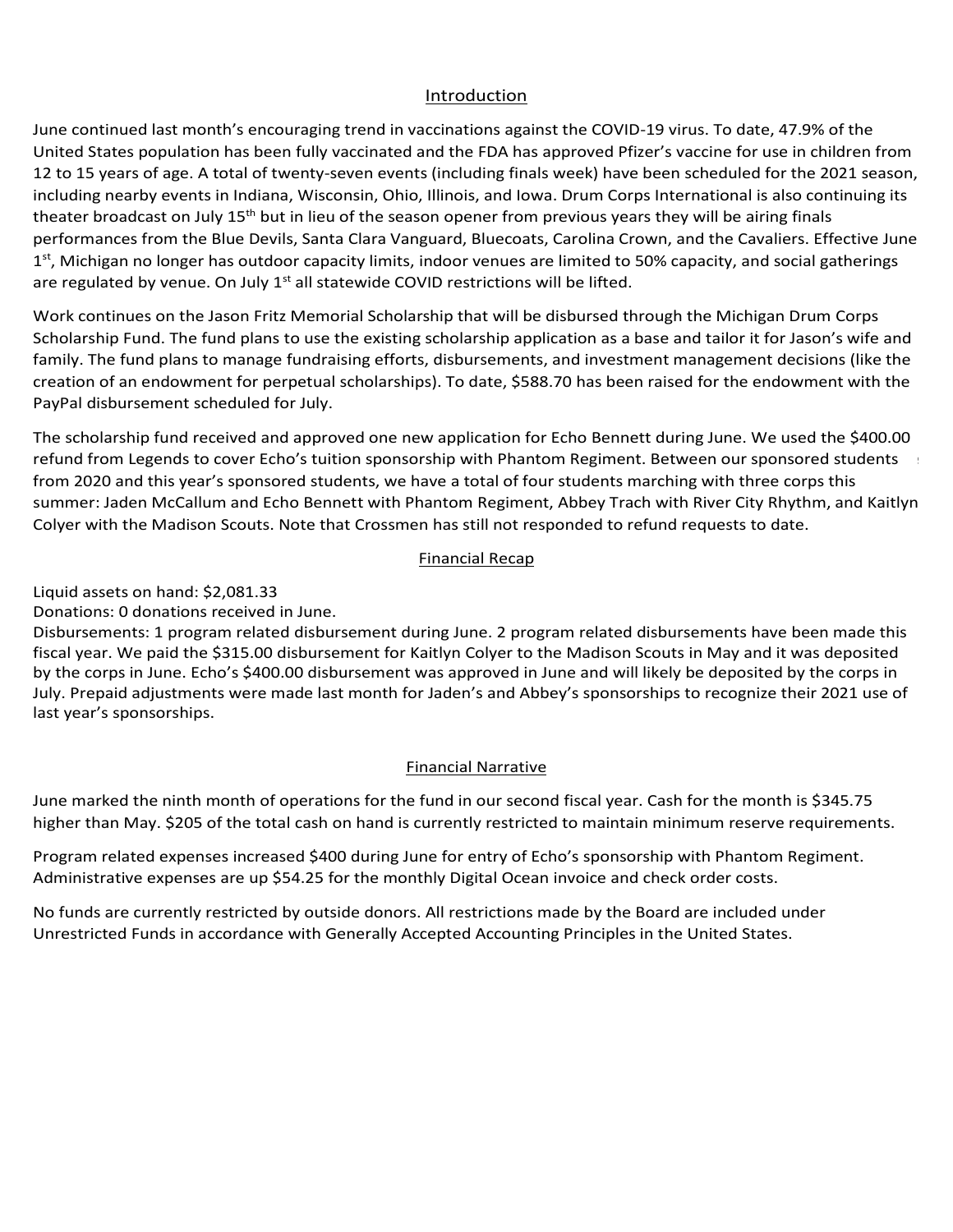### **Michigan Drum Corps Scholarship Fund 4:00 PM Statement of Financial Position 19705/2021**

**As of June 30, 2021 Accrual Basis Accrual Basis** 

|                                         | <b>Jun 2021</b> | <b>May 2021</b> |
|-----------------------------------------|-----------------|-----------------|
| <b>ASSETS</b>                           |                 |                 |
| <b>Current Assets</b>                   |                 |                 |
| Cash                                    |                 |                 |
| <b>Unrestricted - Checking</b>          | 2,195.33        | 1,849.58        |
| <b>Unrestricted - Savings</b>           | 91.00           | 91.00           |
| <b>Less: Reserve Requirements</b>       | (205.00)        | (205.00)        |
| <b>Total Unrestricted Cash</b>          | 2,081.33        | 1,735.58        |
| <b>Restricted Cash</b>                  | 205.00          | 205.00          |
| <b>Total Checking/Savings</b>           | 2,286.33        | 1,940.58        |
| <b>Accounts Receivable</b>              |                 |                 |
| <b>Accounts Receivable</b>              | 0.00            | 0.00            |
| <b>Pledges Receivable</b>               | 0.00            | 0.00            |
| <b>Allowance for Uncollectibles</b>     | 0.00            | 0.00            |
| <b>Total Accounts Receivable</b>        | 0.00            | 0.00            |
| <b>Total Current Assets</b>             | 2,286.33        | 1,940.58        |
| <b>Fixed Assets</b>                     |                 |                 |
| <b>Property, Plant, &amp; Equipment</b> | 0.00            | 0.00            |
| <b>Total Fixed Assets</b>               | 0.00            | 0.00            |
| <b>Other Assets</b>                     |                 |                 |
| <b>Marketable Securities</b>            | 0.00            | 0.00            |
| <b>Prepaid Expenses</b>                 | 500.00          | 900.00          |
| <b>Other Assets</b>                     | 0.00            | 0.00            |
| <b>Security Deposits</b>                | 0.00            | 0.00            |
| <b>Endowments</b>                       | 0.00            | 0.00            |
| <b>Total Other Assets</b>               | 500.00          | 900.00          |
| <b>TOTAL ASSETS</b>                     | 2,786.33        | 2,840.58        |
| <b>LIABILITIES &amp; EQUITY</b>         |                 |                 |
| Liabilities                             |                 |                 |
| <b>Current Liabilities</b>              |                 |                 |
| <b>Accounts Payable</b>                 | 400.00          | $0.00\,$        |
| <b>Total Accounts Payable</b>           | 400.00          | 0.00            |
| <b>Other Current Liabilities</b>        |                 |                 |
| <b>Salaries and Wages Payable</b>       | 0.00            | 0.00            |
| <b>Total Other Current Liabilities</b>  | 0.00            | $0.00\,$        |
| <b>Total Current Liabilities</b>        | 400.00          | $0.00\,$        |
| <b>Long Term Liabilities</b>            |                 |                 |
| <b>Notes Payable</b>                    | 0.00            | 0.00            |
| <b>Total Long Term Liabilities</b>      | 0.00            | $0.00\,$        |
| <b>Total Liabilities</b>                | 400.00          | 0.00            |
| <b>Equity</b>                           |                 |                 |
| <b>Unrestricted Net Assets</b>          | 2,386.33        | 2,840.58        |
| <b>Donor Restricted Net Assets</b>      | 0.00            | 0.00            |
| <b>Total Equity</b>                     | 2,386.33        | 2,840.58        |
| <b>TOTAL LIABILITIES &amp; EQUITY</b>   | 2,786.33        | 2,840.58        |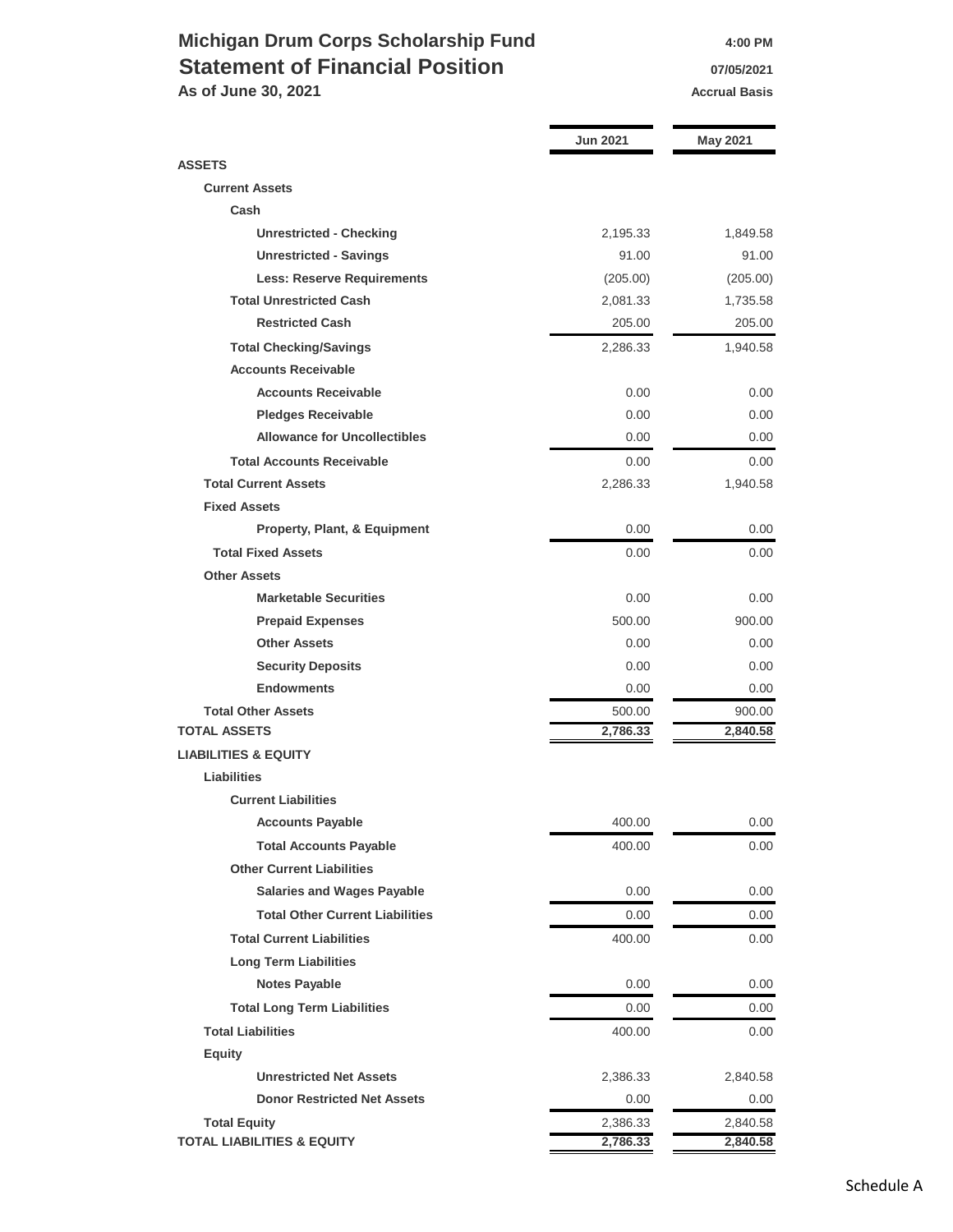### **Michigan Drum Corps Scholarship Fund 1.00 PM** 4:00 PM **Statement of Activities 07/05/2021 June 2021 Accrual Basis**

|                                      | <b>Jun 2021</b> | <b>May 2021</b> | <b>Year to Date</b> |
|--------------------------------------|-----------------|-----------------|---------------------|
| <b>Ordinary Income/Expense</b>       |                 |                 |                     |
| Income                               |                 |                 |                     |
| <b>Contributions</b>                 |                 |                 |                     |
| <b>Individual Contributions</b>      | 0.00            | 550.00          | 1,505.00            |
| <b>Corporate Contributions</b>       | 0.00            | 0.00            | 0.00                |
| <b>Gifts in Kind</b>                 | 0.00            | 0.00            | 0.00                |
| <b>Total Contributions</b>           | 0.00            | 550.00          | 1,505.00            |
| <b>Major Gifts</b>                   | 0.00            | 0.00            | 0.00                |
| <b>Investments</b>                   |                 |                 |                     |
| <b>Interest Income</b>               | 0.00            | 0.00            | 0.00                |
| <b>Investments</b>                   | 0.00            | 0.00            | 0.00                |
| <b>Other Income</b>                  | 0.00            | 0.00            | 0.00                |
| <b>Total Investments</b>             | 0.00            | 0.00            | 0.00                |
| <b>Other Income</b>                  | 0.00            | 0.00            | 0.00                |
| <b>Total Income</b>                  | 0.00            | 550.00          | 1,505.00            |
| <b>Expense</b>                       |                 |                 |                     |
| <b>Program Expenses</b>              |                 |                 |                     |
| <b>Auditions &amp; Camp Fees</b>     | 0.00            | 0.00            | 0.00                |
| <b>Member Tuition</b>                | 400.00          | 690.00          | 1,405.00            |
| <b>Other Program Expenses</b>        | 0.00            | 0.00            | 0.00                |
| <b>Total Program Expenses</b>        | 400.00          | 690.00          | 1,405.00            |
| <b>Administrative Expenses</b>       |                 |                 |                     |
| <b>Supplies</b>                      | 0.00            | 0.00            | 0.00                |
| <b>Postage</b>                       | 0.00            | 0.00            | 0.00                |
| <b>Travel</b>                        | 0.00            | 0.00            | 0.00                |
| <b>Registration Fees</b>             | 0.00            | 0.00            | 0.00                |
| <b>Software Purchases</b>            | 0.00            | 0.00            | 0.00                |
| <b>Other Expenses</b>                | 0.00            | 0.00            | 0.00                |
| <b>Contract Services</b>             | 0.00            | 0.00            | 0.00                |
| <b>Website Expenses</b>              | 6.00            | 6.00            | 54.00               |
| <b>Fundraising Expenses</b>          | 0.00            | 0.00            | 0.00                |
| <b>Bank Fees</b>                     | 48.25           | 0.00            | 66.70               |
| <b>Paypal Fees</b>                   | 0.00            | 7.85            | 11.05               |
| <b>Total Administrative Expenses</b> | 54.25           | 13.85           | 131.75              |
| <b>Total Expenses</b>                | 454.25          | 703.85          | 1,536.75            |
| <b>Net Income</b>                    | $-454.25$       | $-153.85$       | $-31.75$            |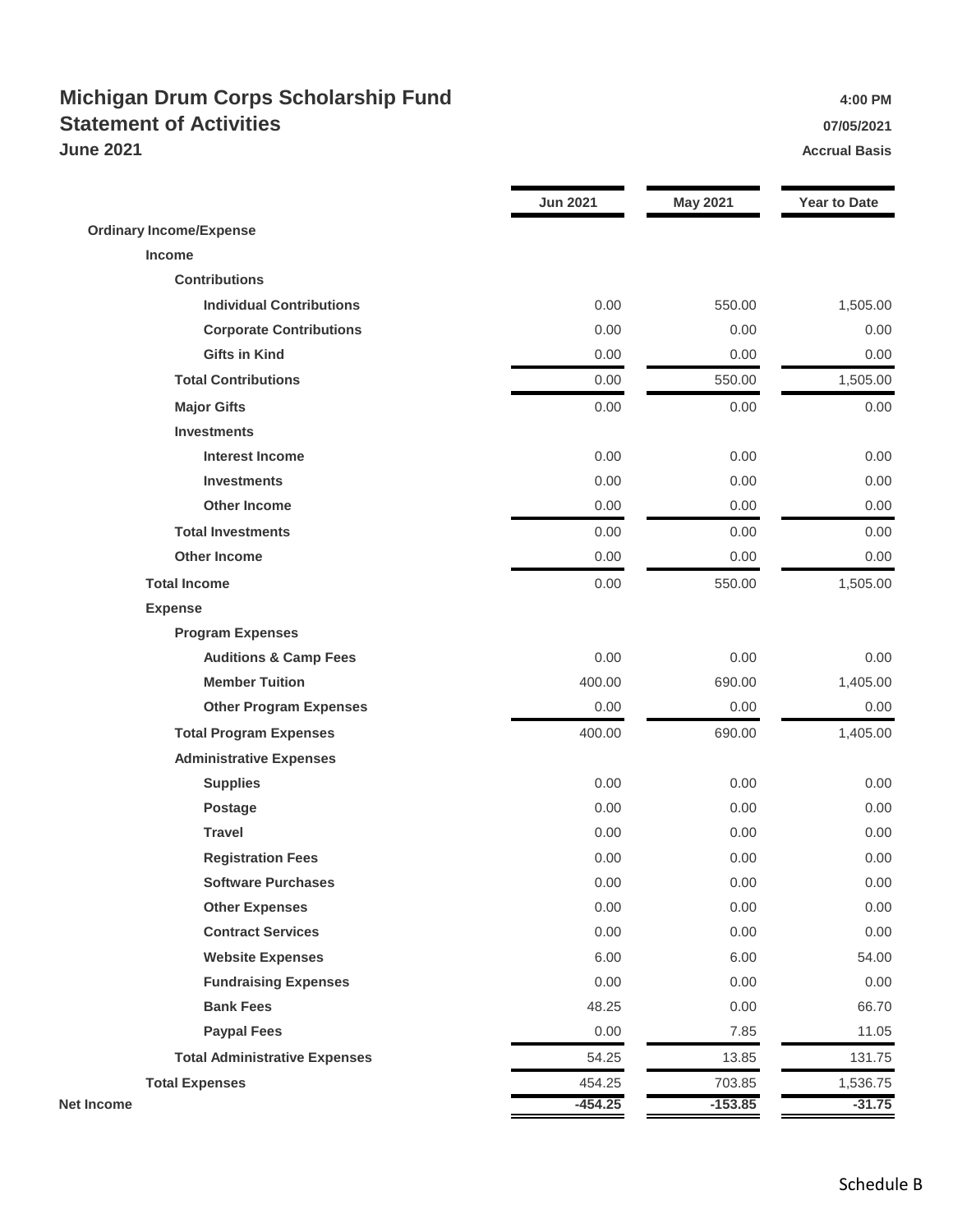## **Michigan Drum Corps Scholarship Fund 1.00 PM** 4:00 PM **Statement of Changes in Net Assets 1988 1997/05/2021**

**As of June 30, 2021 Accrual Basis**

|                                                      | <b>Jun 2021</b> | <b>May 2021</b> | <b>Year to Date</b> |
|------------------------------------------------------|-----------------|-----------------|---------------------|
| <b>Total Unrestricted Revenues</b>                   | 0.00            | 550.00          | 1,505.00            |
| <b>Net Assets Released from Restriction</b>          | 0.00            | 0.00            | 0.00                |
| <b>Total Unrestricted Expenses and Losses</b>        | $-454.25$       | $-703.85$       | $-1,536.75$         |
| <b>Increase in Unrestricted Net Assets</b>           | $-454.25$       | $-153.85$       | $-31.75$            |
|                                                      | 0.00            | 0.00            | 0.00                |
| <b>Donor Restricted Net Assets</b>                   | 0.00            | 0.00            | 0.00                |
| <b>Temporarily Restricted Net Assets</b>             | 0.00            | 0.00            | 0.00                |
| <b>Contributions</b>                                 | 0.00            | 0.00            | 0.00                |
| <b>Net Assets Released from Restriction</b>          | 0.00            | 0.00            | 0.00                |
| <b>Increase in Temporarily Restricted Net Assets</b> | 0.00            | 0.00            | 0.00                |
| <b>Permanently Restricted Net Assets</b>             | 0.00            | 0.00            | 0.00                |
| <b>Contributions</b>                                 | 0.00            | 0.00            | 0.00                |
| <b>Increase in Permanently Restricted Net Assets</b> | 0.00            | 0.00            | 0.00                |
| <b>Change in Net Assets</b>                          | $-454.25$       | $-153.85$       | $-31.75$            |
| <b>Beginning Net Assets:</b>                         | 2,840.58        | 2,994.43        | 2,418.08            |
| <b>Ending Net Assets:</b>                            | 2,386.33        | 2,840.58        | 2,386.33            |